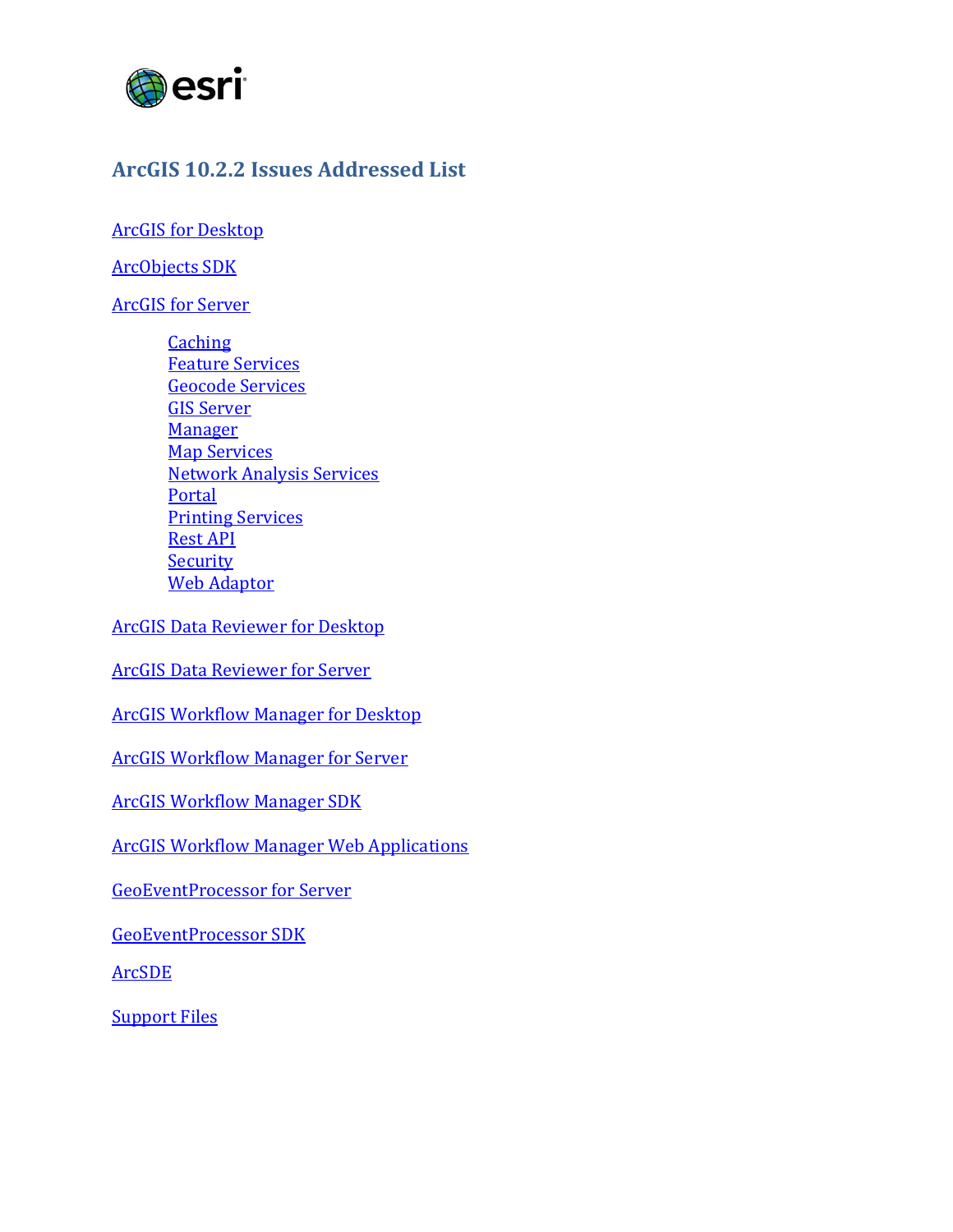

## <span id="page-1-0"></span>**ArcGIS Desktop**

| Top       |                                                                                                                                                                                                                                       |
|-----------|---------------------------------------------------------------------------------------------------------------------------------------------------------------------------------------------------------------------------------------|
| NIM009583 | The Feature Compare tool does not list more than 1,500 lines of output comparison.                                                                                                                                                    |
| NIM068689 | TimeSlider animation, when exported to video, does not display the animation if the<br>animation is based on a field which is not a date/time field.                                                                                  |
| NIM078812 | The ArcReader Pen and Highlighter tools return an error when drawing a single point in a<br>layout view.                                                                                                                              |
| NIM080715 | The IGraphicTracker.SetLabel method fails to set the label if the geometry is polygon.                                                                                                                                                |
| NIM082679 | The 'displayFieldName' in the output of an identify operation from ArcGIS Rest API 10.1<br>returns the actual field name instead of the field alias as it did in ArcGIS 10.0.                                                         |
| NIM084496 | The Extract by Mask tool results in an empty output when the input feature mask data is a<br>selected feature and the projection is different between the feature and the raster.                                                     |
| NIM086265 | The output of the Aspect tool (Spatial Analyst) does not show the correct symbology in<br>ArcScene 10.1.                                                                                                                              |
| NIM086407 | The Polygon to Raster tool does not honor the environment output coordinate system when<br>there is a selection on the input feature class.                                                                                           |
| NIM086597 | ArcGIS 10.1 REST queries and Identify operations that include the geometry of a polygon using<br>a different spatial reference than the map service return no results unless the input spatial<br>reference (inSR) parameter is used. |
| NIM087416 | The Combine tool generates inconsistent results.                                                                                                                                                                                      |
| NIM087647 | When dragging an unregistered table into ArcMap from ArcCatalog, the following message is<br>displayed: "Could not add the specified data object to the map."                                                                         |
| NIM089623 | In ArcMap, LinePoints vanish after a construct from the parent, causing gaps.                                                                                                                                                         |
| NIM089692 | Any tool in the Parcel Fabric toolbox fails with the error message, "Error 000816: The tool is<br>not valid," when run with 64-bit Background Geoprocessing enabled.                                                                  |
| NIM089705 | The Focal Statistics tool in Python does not recognize the irregular neighborhood file using the<br>NbrIrregular() object.                                                                                                            |
| NIM090590 | A field map object is not recognized as a valid field map object in the Python toolbox tool.                                                                                                                                          |
| NIM091189 | ArcMap crashes after editing 100 features or more in a Checkout file geodatabase.                                                                                                                                                     |
| NIM091386 | The QueryStatistics() method fails with "Unable to complete operation" when the feature<br>class in a geodatabase does not have any features in the default version.                                                                  |
| NIM091416 | ArcMap crashes when setting the modulo operator as a definition query on a feature class<br>and starting an edit session on that feature class.                                                                                       |
| NIM092015 | Importing control points from another fabric causes editing issues with points.                                                                                                                                                       |
| NIM092036 | When using the Parcel Split: Metes-And-Bounds workflow and loading an XML file, the Keep<br>And Join button is disabled.                                                                                                              |
| NIM092362 | ArcMap 10.2 does not send the height and width of a map when falling back to REST for an<br>identify request.                                                                                                                         |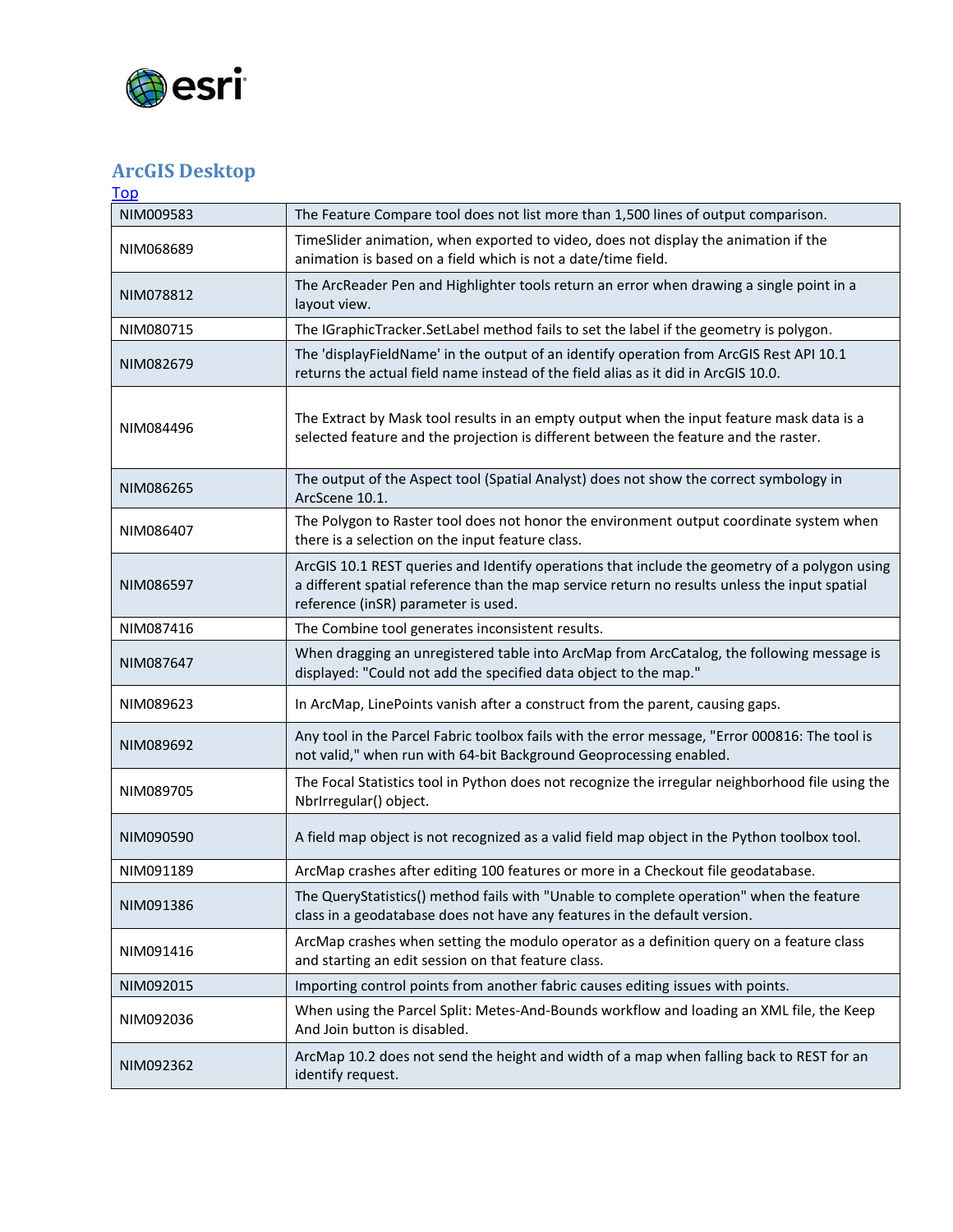

| NIM092573 | The Set Null Spatial Analyst tool fails when there is no space between '>' and '2000'<br>("Value">2000) in SQL expressions in rasters without an attribute table.                  |
|-----------|------------------------------------------------------------------------------------------------------------------------------------------------------------------------------------|
| NIM092896 | Comments entered in the Portal for ArcGIS home web application are not displayed correctly<br>in ArcGIS for Desktop 10.2, if they are in a language other than English.            |
| NIM093034 | The Aggregate tool provides a different output for the Mean Aggregation technique when<br>compared to the actual value calculated by other means.                                  |
| NIM093154 | Creating a thumbnail wipes out the item description content when editing metadata from the<br>Catalog window for a mosaic dataset and/or raster dataset.                           |
| NIM093793 | In ArcCatalog 10.2, the Manage Map Server Cache Tiles tool does not show cached scales of a<br>cached map service.                                                                 |
| NIM094040 | The Eliminate tool fails to eliminate a feature on a feature class provided by the user.                                                                                           |
| NIM094291 | The extent of data created in MicroStation DGN files is not correctly calculated in ArcMap<br>10.2, causing the data to be displayed in the wrong location.                        |
| NIM094351 | When a version is edited in a session of ArcMap, the arcpy.ChangeVersion_management fails<br>to change to the version, resulting in the error, "000386 Locked by database user."   |
| NIM094471 | The Simplify Building tool causes ArcMap to crash if the simplification tolerance is set to less<br>than 5m.                                                                       |
| NIM095084 | Unable to add an ArcGIS for Server routing service to Find Route when connected to the<br>server as a publisher or administrator.                                                  |
| NIM095365 | Merging large section parcels that include line strings causes ArcMap to crash.                                                                                                    |
| NIM095427 | Adding Landsat 8 raster products in a mosaic dataset with 64-bit Background Geoprocessing<br>enabled results in an error.                                                          |
| NIM095455 | In an edit session, snapping stops working on a layer if a join exists on that layer.                                                                                              |
| NIM095481 | The vehicle routing problem (VRP) solver needs to support 'Ignore Invalid Locations' and also<br>needs to improve the performance with dynamic seed points.                        |
| NIM095696 | An attempt to import highly detailed COLLADA files into a multipatch feature class in<br>ArcScene is not successful.                                                               |
| NIM095710 | The Load Cadastral XML button does not load values in any user-added parcel attribute fields.                                                                                      |
| NIM095726 | The Extract By Mask tool with a feature mask that is small relative to the raster cell size<br>causes ArcMap to crash.                                                             |
| NIM095755 | A KMZ file created from a REST query does not contain any layers if there is a scale<br>dependency on the map service.                                                             |
| NIM095921 | Microsoft Excel table objects cause a "99999" error when running the Convert Coordinate<br>Notation tool.                                                                          |
| NIM095974 | ArcMap crashes when creating a map package with support for ArcGIS Runtime using the<br>Package Map tool for a map with custom TrueType fonts.                                     |
| NIM096111 | Rotating a point after a specific selection workflow on a geometric network rotates and shifts<br>the entire geometric network.                                                    |
| NIM096120 | A geocode service does not geocode a CSV file if it contains spaces or a comma in the field<br>name, but the local address locator is able to geocode the same CSV file just fine. |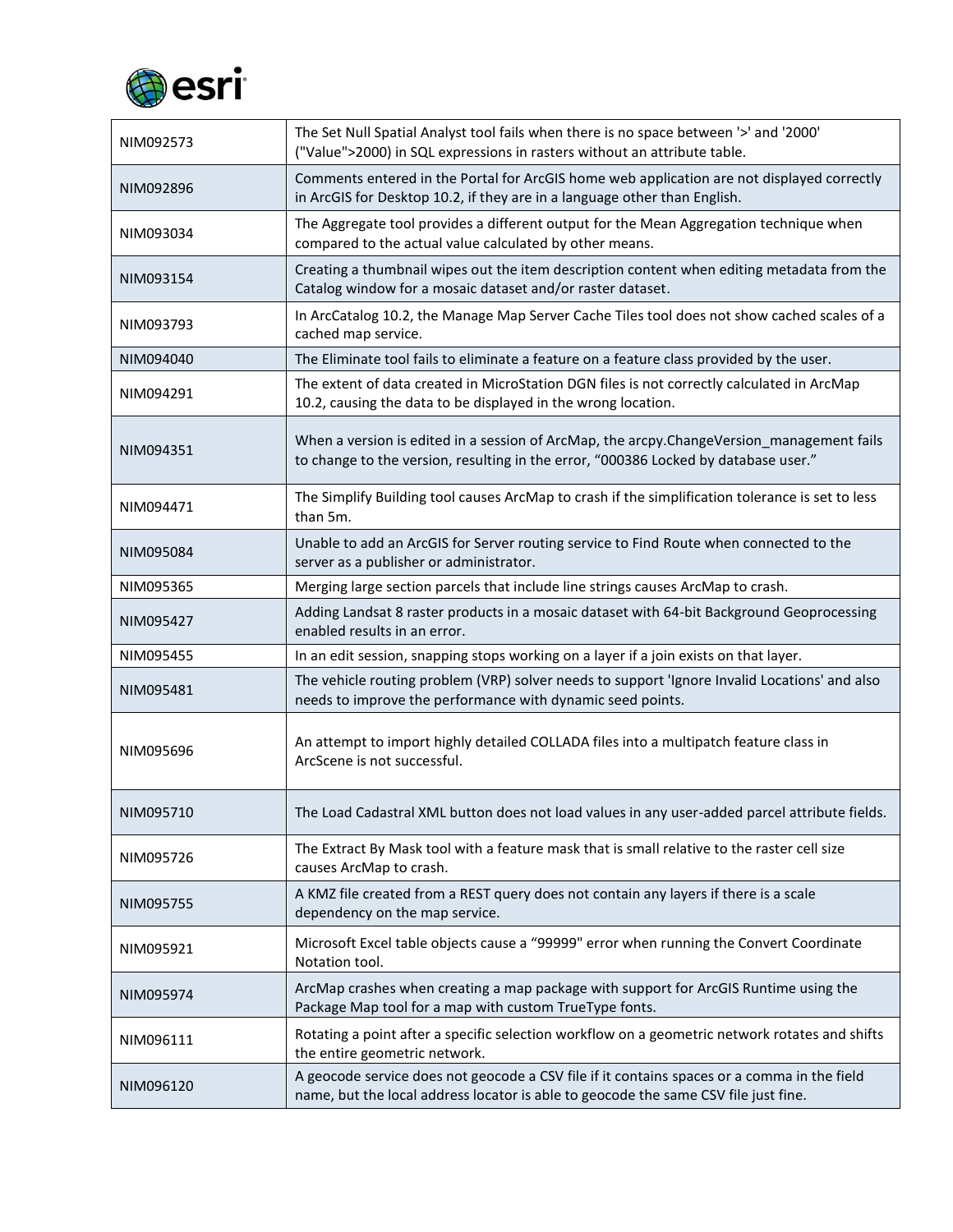

| NIM096129 | When querying a layer referring to a SDE feature class in a 10.2 map service using more than<br>1000 ObjectIDs in the ObjectID parameter while specifying an output projection different than<br>the service, the output geometry is not reprojected.                  |
|-----------|------------------------------------------------------------------------------------------------------------------------------------------------------------------------------------------------------------------------------------------------------------------------|
| NIM096215 | The Import Message geoprocessing tool causes ArcGIS for Desktop 10.2 to crash when<br>importing an XML change file that is larger than 1GB.                                                                                                                            |
| NIM096230 | Using the Transpose Fields tool in Python converts a field with Double data type to Long data<br>type.                                                                                                                                                                 |
| NIM096360 | The Last Sync Date is not updated in the server's replica metadata after a sync is performed.                                                                                                                                                                          |
| NIM096408 | The Clip tool adds line segments extending to a datum if a feature touches, but does not<br>cross, the clip boundary.                                                                                                                                                  |
| NIM096441 | The insert cursor command returns an exception while inserting a new RowBuffer containing<br>an XML with empty values tags.                                                                                                                                            |
| NIM096460 | After dropping and rebuilding the geometric network and updating a schematic diagram<br>containing schematic rules, network junction locations are not preserved.                                                                                                      |
| NIM096476 | Update the drag and drop behavior of the Spatial Analyst geoprocessing tools into the Python<br>window.                                                                                                                                                                |
| NIM096482 | Saving a mosaic layer as a .lyr (layer) file does not persist the user-defined cell size and<br>projection.                                                                                                                                                            |
| NIM096534 | Contour using RasterDataset and RasterLayer produces a different output when the output is<br>sent to a file geodatabase.                                                                                                                                              |
| NIM096609 | The Identify or Find operation of a REST API map service must not trim the surrounding<br>spaces.                                                                                                                                                                      |
| NIM096643 | ContourWithBarriers produces an empty output when the input raster is in a file geodatabase<br>and created by a non-Spatial Analyst tool.                                                                                                                              |
| NIM096646 | REST queries on ArcSDE data using shape comparison language for the Spatial Relationship<br>parameter do not work correctly in ArcGIS for Server 10.2.                                                                                                                 |
| NIM096665 | The GetFeatureInfo request does not honor any TIME values specified when the layer being<br>created is queried in a NetCDF layer. It is the same with identifying a mosaic layer in a map<br>service.                                                                  |
| NIM096674 | The Identify operation on a raster layer does not return the attribute information when<br>clicked on a pixel with no data.                                                                                                                                            |
| NIM096713 | When editing parcel data in a map document set to a different coordinate system than the<br>data, the Point Report tool returns incorrect coordinates.                                                                                                                 |
| NIM096714 | When editing parcel data in a data frame set to a different coordinate system, the Build<br>Parcels tool places the newly created parcel at the location in the data's coordinate system.<br>The newly created parcel is not projected on-the-fly in the map document. |
| NIM096720 | Conflation: The Attribute Transfer tool needs proper error messages in an edit session and<br>when ArcCatalog is open.                                                                                                                                                 |
| NIM096732 | The Zonal Statistics As Table tool cuts the length of the string field in the output table if the<br>string field contains a 2-bit character, such as a Japanese character.                                                                                            |
| NIM096745 | Inconsistent behavior is seen with a query layer in ArcMap.                                                                                                                                                                                                            |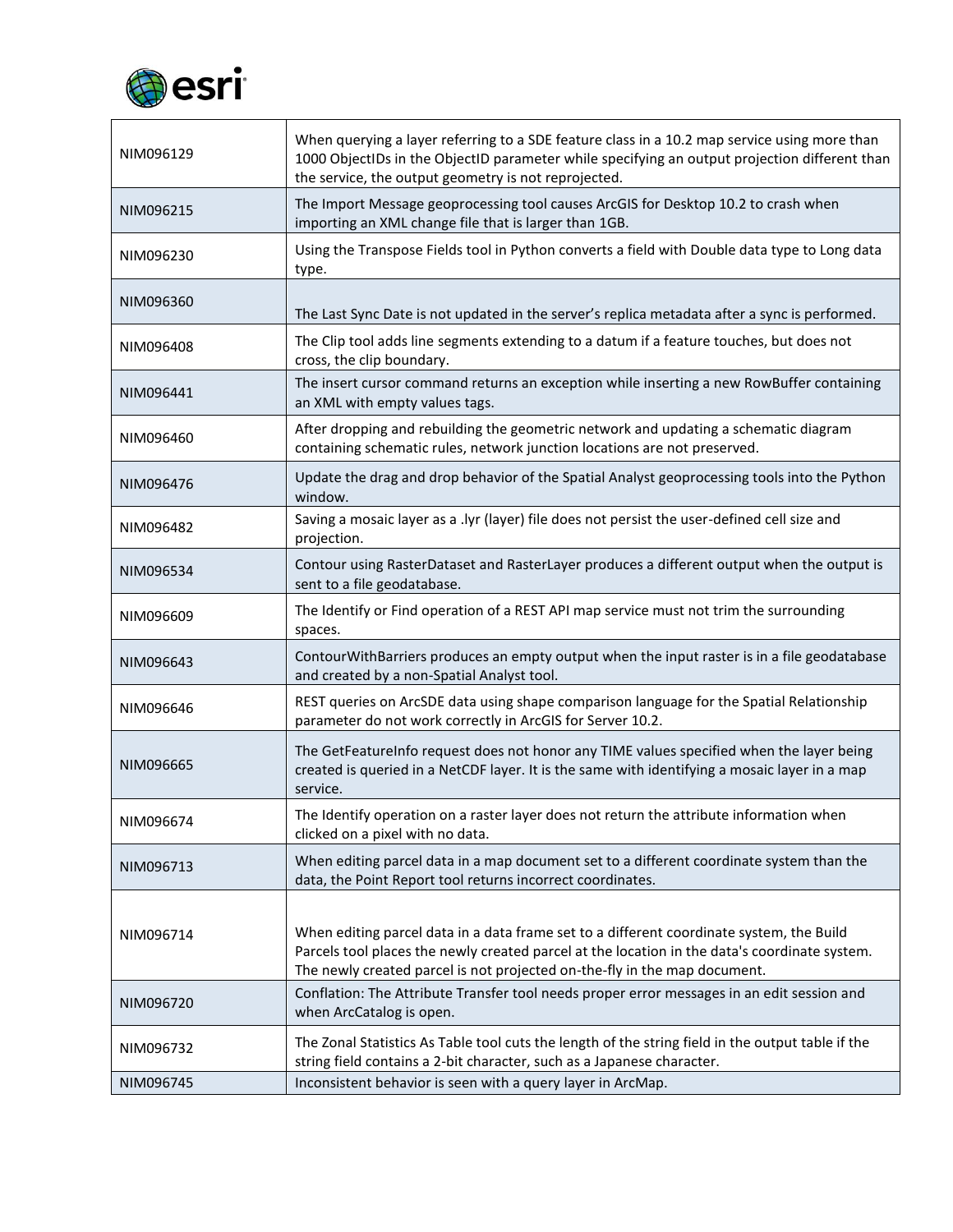

| NIM096746 | The Topo to Raster tool crashes when a joined field is used with features in a file<br>geodatabase.                                                                                                                       |
|-----------|---------------------------------------------------------------------------------------------------------------------------------------------------------------------------------------------------------------------------|
| NIM096779 | Build Network dataset fails with the following error, "The projection method cannot do a<br>datum transformation."                                                                                                        |
| NIM096827 | Network edges are lost when building the network after the calculate values command is run<br>on a point feature class being used as junction features in the network when the data is in the<br>MXD file.                |
| NIM096935 | Batch geocoding fails against a single field locator in ArcGIS for Desktop when selecting<br>'Multiple Fields' on the Geocode Addresses dialog.                                                                           |
| NIM096937 | The Find task returns inconsistent results depending on fields included in the layer's tag.                                                                                                                               |
| NIM096941 | Field mapping error "000278" occurs on globally unique identifier (GUID) fields in the field<br>mapping parameter of the Feature Class to Feature Class tool.                                                             |
| NIM096943 | The Repair Geometry tool uses a lot of memory, which can cause it to fail on larger datasets<br>such as the Long Term Data Series (LTDS) Feature Dataset.                                                                 |
| NIM096964 | There is a compatibility issue with Desktop and Server data licenses when both are installed<br>on the same machine.                                                                                                      |
| NIM096997 | The declustering polygon option and the Voronoi Map ESDA (Exploratory Spatial Data<br>Analysis) tool cause a crash.                                                                                                       |
| NIM097105 | Layers with null values in the unique value renderer are not included when publishing a<br>feature service.                                                                                                               |
| NIM097130 | The performance of the ExportMapImage method deteriorates rapidly when requests are<br>issued against cached map services with a large number of files.                                                                   |
| NIM097169 | NALayers with additive point barriers and hyperedges fail to solve in Linux Engine.                                                                                                                                       |
| NIM097184 | Creating a check out in an ArcGIS 9.3.1 geodatabase fails with ArcGIS for Desktop 10.2.1.                                                                                                                                 |
| NIM097189 | Solving a route with barriers on a Smart Data Compression (SDC) network with hyperedges in<br>Linux Engine fails and the following error message is displayed: "The range of positions is<br>invalid for this operation." |
| NIM097227 | Returning an ItemID from the catalog does not utilize the schema cache.                                                                                                                                                   |
| NIM097234 | Local member variables are not properly reset when a build operation fails.                                                                                                                                               |
| NIM097236 | Network Build introduces network inconsistencies, which makes the network unbuildable.                                                                                                                                    |
| NIM097240 | The Package Locator always "clips", even if completely inside the extent, which makes it slow.                                                                                                                            |
| NIM097314 | Strings in the Create Replica and Synchronize Replica tools must be externalized.                                                                                                                                         |
| NIM097316 | The Resolve Road Conflicts (RRC) tool takes a long time to process when it is run on Dutch<br>Kadaster data.                                                                                                              |
| NIM097337 | Updating line segment vertices results in the feature no longer being visible.                                                                                                                                            |
| NIM097357 | When Tolerance 1 is set to anything over 15 using the Topo to Raster tool, ArcMap crashes in<br>foreground processing with the error, "Visual Fortran run-time error."                                                    |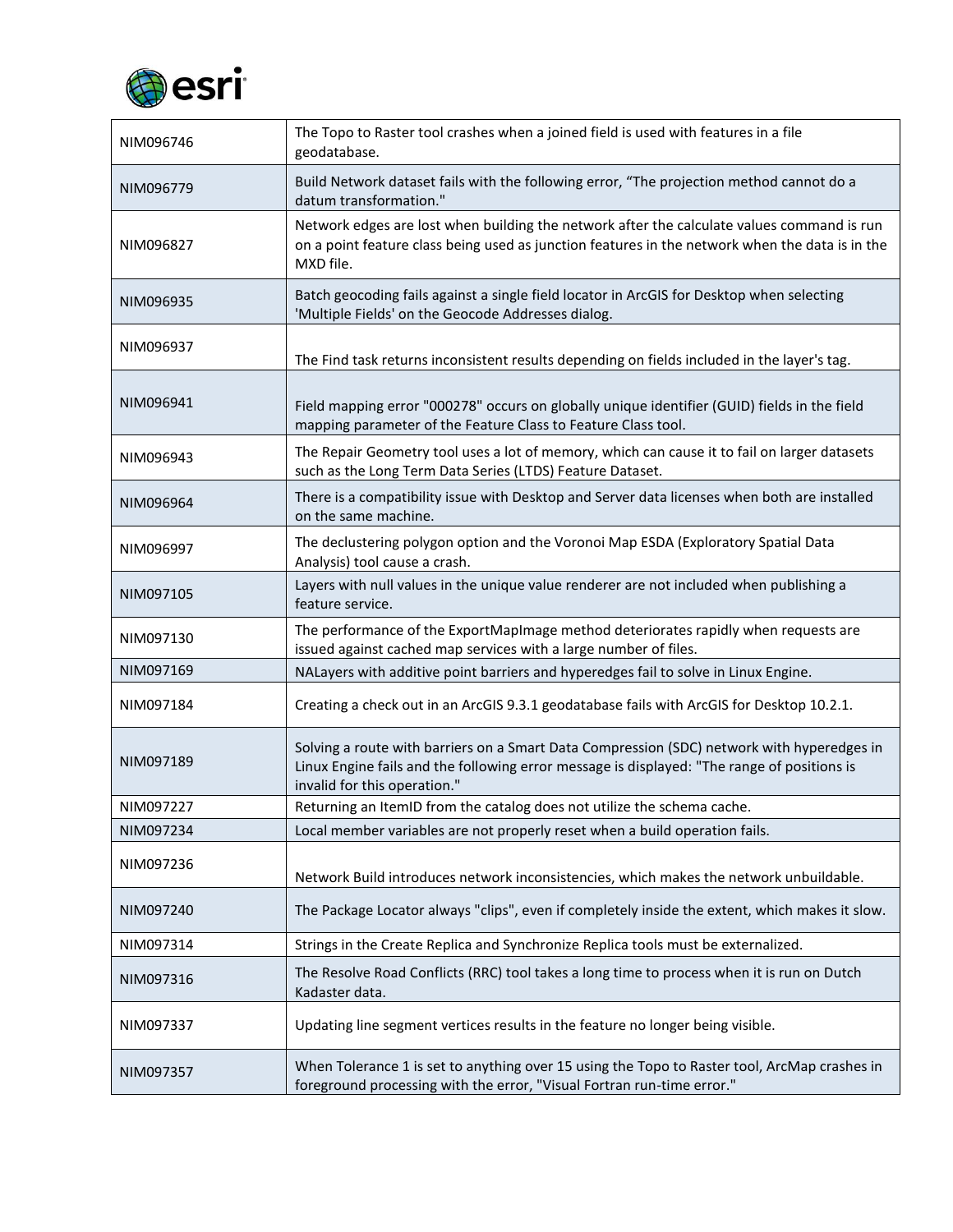

| NIM097424 | Allow the network dataset build to continue for cases whereby errors are encountered for<br>individual dirty areas.                                                                                                    |
|-----------|------------------------------------------------------------------------------------------------------------------------------------------------------------------------------------------------------------------------|
| NIM097427 | The PrintingTools service does not print complicated patterns of the WebTiledLayer when<br>printing a web map in ArcGIS Online.                                                                                        |
| NIM097515 | Grouped annotation draws slower at the top of the Table of Contents (TOC) in an MXD than<br>when positioned at the bottom of the TOC.                                                                                  |
| NIM097557 | The file geodatabase save performance has decreased from ArcGIS 10.2 to 10.2.1.                                                                                                                                        |
| NIM097599 | If there is no .SD file in a relationship chain for the tile service, ArcGIS for Desktop's<br>exportTiles management dialog does not retrieve the properties of the exportTiles and<br>maxExportTilesCount operations. |
| NIM097748 | The reverse geocodes to streets that have multi-part polylines are incorrect.                                                                                                                                          |
| NIM097776 | The Zonal Statistics and Zonal Statistics As Table tools fail and crash with a Join Field.                                                                                                                             |
| NIM097832 | The Regenerate tool flattens selected parcel curves that have missing radial points.                                                                                                                                   |
| NIM097857 | Conflation: When output is a shapefile, the Detect Feature Changes tool does not write out<br>values in the Change Type field.                                                                                         |
| NIM097906 | License Manager 10.2.1 on both Windows and Linux still displays as version 10.2 even after<br>upgrading to version 10.2.1.                                                                                             |
| NIM097919 | Mosaic datasets do not work with the 'relative path' data source option in ArcGlobe.                                                                                                                                   |
| NIM097981 | Using the Transform tool in parcel editing, and moving a feature that shares a center point<br>with another feature, causes data corruption.                                                                           |
| NIM097982 | Delay obtaining the properties of a SQL Server geometry spatial index until it is required.                                                                                                                            |
| NIM098022 | Default driving directions must include Depart instructions at intermediate stops.                                                                                                                                     |
| NIM098042 | Increase the default number of colors to render a generic single-band raster dataset with a<br>unique value renderer.                                                                                                  |
| NIM098086 | The Symbology.reclassify() method on a graduated color symbol changes all the symbols to<br>the same color as the first symbol.                                                                                        |
| NIM098123 | When editing non-versioned data, creating a feature changes the Active tool to the Edit tool.                                                                                                                          |
| NIM098128 | Running a Geodesic buffer on some complex line feature classes may result in a 999999 error.                                                                                                                           |
| NIM098134 | False Discovery Rate (FDR) correction in an Optimized Hot Spot Analysis does not correctly<br>assign significance bins; must update the FDR result for ties.                                                           |
| NIM098179 | Publishing fails when connected to ArcGIS for Server on port 6080\6443 when the server is<br>configured to use the Web Tier authentication.                                                                            |
| NIM098194 | When both the height and the width are provided, the printing service must use height as the<br>size of a picture marker symbol.                                                                                       |
| NIM098227 | Setting a default server function resamples the image using the Nearest Neighbor method.                                                                                                                               |
| NIM098228 | Repairing a copy of a mosaic dataset with the Arithmetic-Colormap function causes the<br>original mosaic dataset to be repaired too.                                                                                   |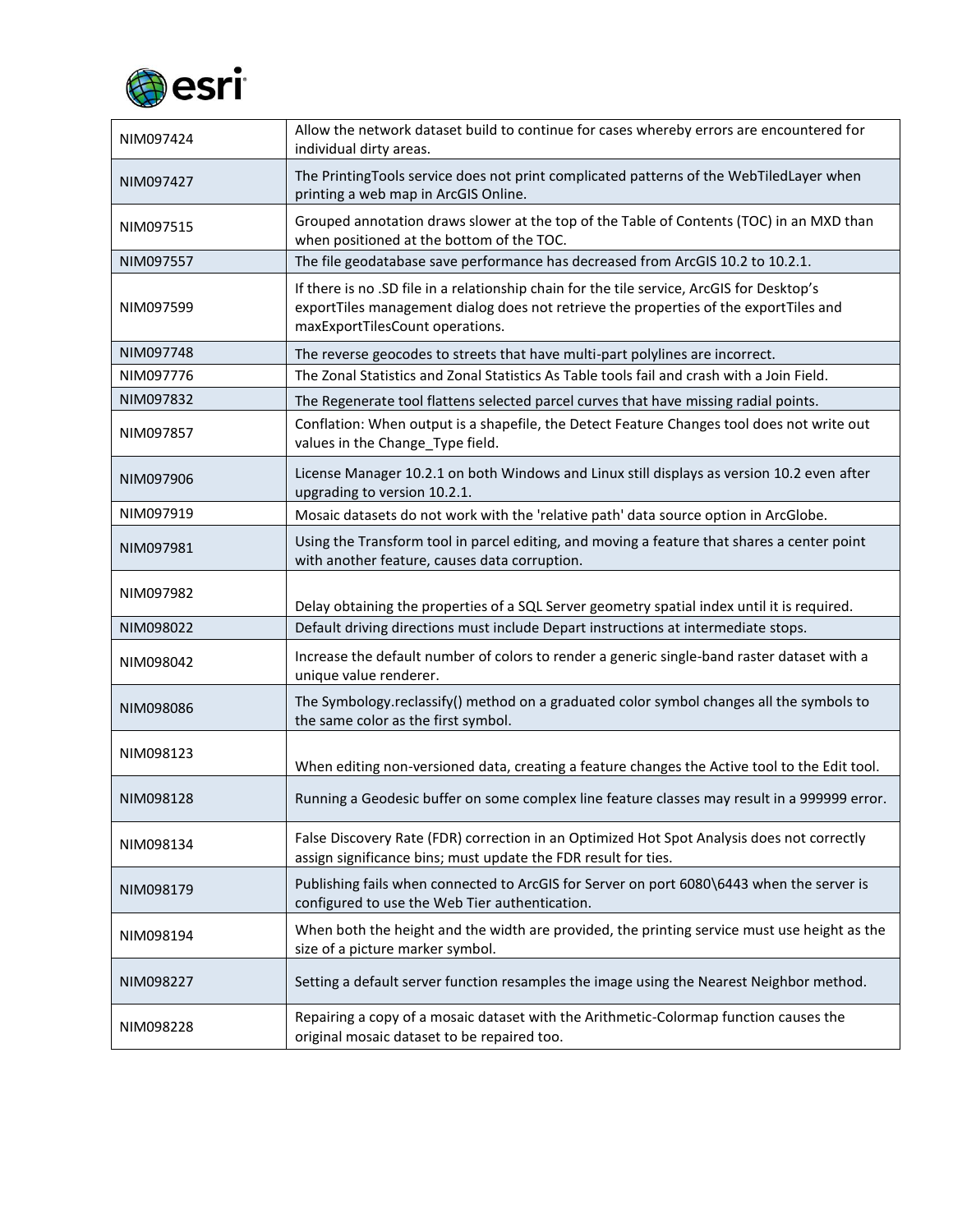

## <span id="page-6-0"></span>**ArcObjects SDK**

[Top](#page-0-2)

| NIM096682 | Visual Studio 2012 is missing the 'Add ArcGIS Reference' menu item in ArcGIS 10.2.1.                                                                                                                                                       |
|-----------|--------------------------------------------------------------------------------------------------------------------------------------------------------------------------------------------------------------------------------------------|
| NIM096683 | Visual Studio 2012 is missing the 'Add ArcGIS Toolbox Reference' menu option in ArcGIS<br>10.2.1.                                                                                                                                          |
|           |                                                                                                                                                                                                                                            |
| NIM096681 | ArcGISSnippetFinder.11 project must output the assembly file<br>ESRI.ArcGIS.Integration.SnippetFinder.VS2012. Also, it has a different GUID for VS2012:<br>FABEA505-20FB-48DF-B7D6-FBC3487E2A81; not 3809b452-6d72-4844-8268-5b4bc2e8a108. |

#### **ArcGIS for Server** [Top](#page-0-2)

<span id="page-6-1"></span>**Caching** [Top](#page-0-2)

NIM071884 A SOAP request to a non-existent cache tile should return a 404 (file not found) error instead of an error page with HTTP Status 400. NIM090437 The first code sample example in the "Manage Map Server Cache Tiles (Server)" help documentation does not have any values for the "scales" variable, suggesting it can be left blank, but that will return an error. NIM093793 In ArcCatalog 10.2, the Manage Map Server Cache Tiles tool does not show cached scales of a cached map service. NIM095880 ArcGIS Server 10.2 Help lists the incorrect location for the option to keep existing cache when overwriting a service. NIM096158 Export Map Server cache tool error "Error 001433: Export worker failed" documentation should include information that the error may be encountered if the cache is exported for the map/image service cache scales for which the cache has not been fully generated. NIM097130 Performance of the ExportMapImage method deteriorates rapidly when requests are issued against cached map services with a large number of files. NIM097144 Update the link in the "Planning a map cache - Starting with a Template" section within ArcGIS Server caching documentation. NIM099294 Improve performance of tiles access when the cache directory is on a shared network location (UNC).

### <span id="page-6-2"></span>**Feature Services [Top](#page-0-2)**

| NIM096580 | In the ArcGIS Server Help, the Authoring feature service documentation should also include |
|-----------|--------------------------------------------------------------------------------------------|
|           | "Group Layer type is not supported for Feature service."                                   |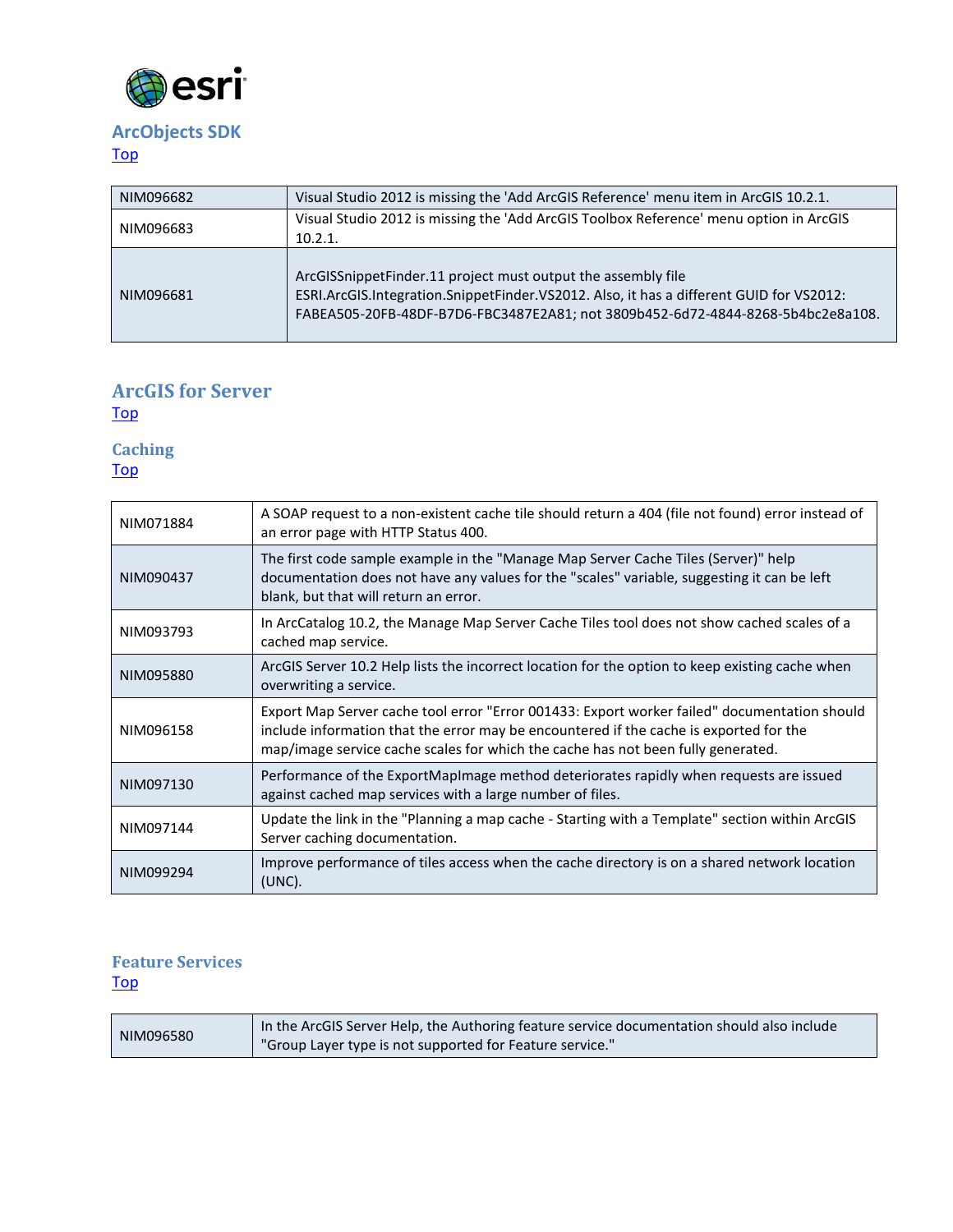

## <span id="page-7-0"></span>**Geocode Services**

[Top](#page-0-2)

| NIM096120 | A geocode service does not geocode a CSV file if it contains spaces or a comma in the field<br>name. |
|-----------|------------------------------------------------------------------------------------------------------|

# <span id="page-7-1"></span>**GIS Server**

## [Top](#page-0-2)

| NIM090639 | On a German operating system, site restore fails due to the German language filenames for<br>January and March.                                                                                           |
|-----------|-----------------------------------------------------------------------------------------------------------------------------------------------------------------------------------------------------------|
| NIM096850 | The HTTP response time for ArcGIS for Server services increases dramatically when performing<br>administrative actions through the Administrator API (in ArcGIS for Desktop or through a web<br>browser). |
| NIM098557 | Navigating between folders is slowed by the number of services located in the folder.                                                                                                                     |
| NIM099210 | Workflow Manager Services that are inside of folders are not listed in ArcCatalog.                                                                                                                        |
| NIM099289 | Performance degradation in ArcGIS Server when the location of the configuration store is set to<br>a network shared location (UNC).                                                                       |
| NIM099293 | Files are not properly cleaned from the server directories after editing the config-store path<br>until ArcGIS Server is restarted.                                                                       |

#### <span id="page-7-2"></span>**Manager** [Top](#page-0-2)

| NIM079381 | Cannot register a data store with ArcGIS Server 10.1 Manager when using Internet Explorer 8<br>on the GIS server.                                                                     |
|-----------|---------------------------------------------------------------------------------------------------------------------------------------------------------------------------------------|
| NIM099180 | The notification page for an unsupported browser does not work in Internet Explorer 6 and<br>polls oddly in Firefox 3.0 and Chrome 9.                                                 |
| NIM099181 | JoinSite displays an invalid protocol message when you click anywhere on the dialog or in the<br>username box without having first entered a valid site URL to join.                  |
| NIM099182 | When editing a service in Manager, the 'Instances per process' property on the Processes tab is<br>set correctly, but the UI (user interface) always displays the default value of 8. |
| NIM099183 | When Manager updates the Item Information > Summary property, it only updates the<br>'summary" property when it should update "snippet" as well.                                      |
| NIM099184 | When Portal for ArcGIS and ArcGIS Server are federated, Manager should allow removing<br>permissions for a Portal group when editing the sharing properties of a service.             |
| NIM099185 | Thumbnail retrieval should be faster to speed up the listing of services in the Services gallery of<br>Manager.                                                                       |
| NIM099187 | Remove the 'Use local cache directory when generating tiles on the server' checkbox from the<br>caching tab in Manager and always write useLocalCacheDir=true.                        |
| NIM099188 | For some non-English locales, the words and dialog boxes are cut off in the 'Create Network<br>Links' pages in Manager.                                                               |
| NIM099189 | For some non-English locales, the Error Reports Settings dialog in Manager is cut off.                                                                                                |
| NIM099190 | Manager does not show the 'Sign Out' link when accessed through port 6080 and<br>authentication is set to Integrated Windows Authentication.                                          |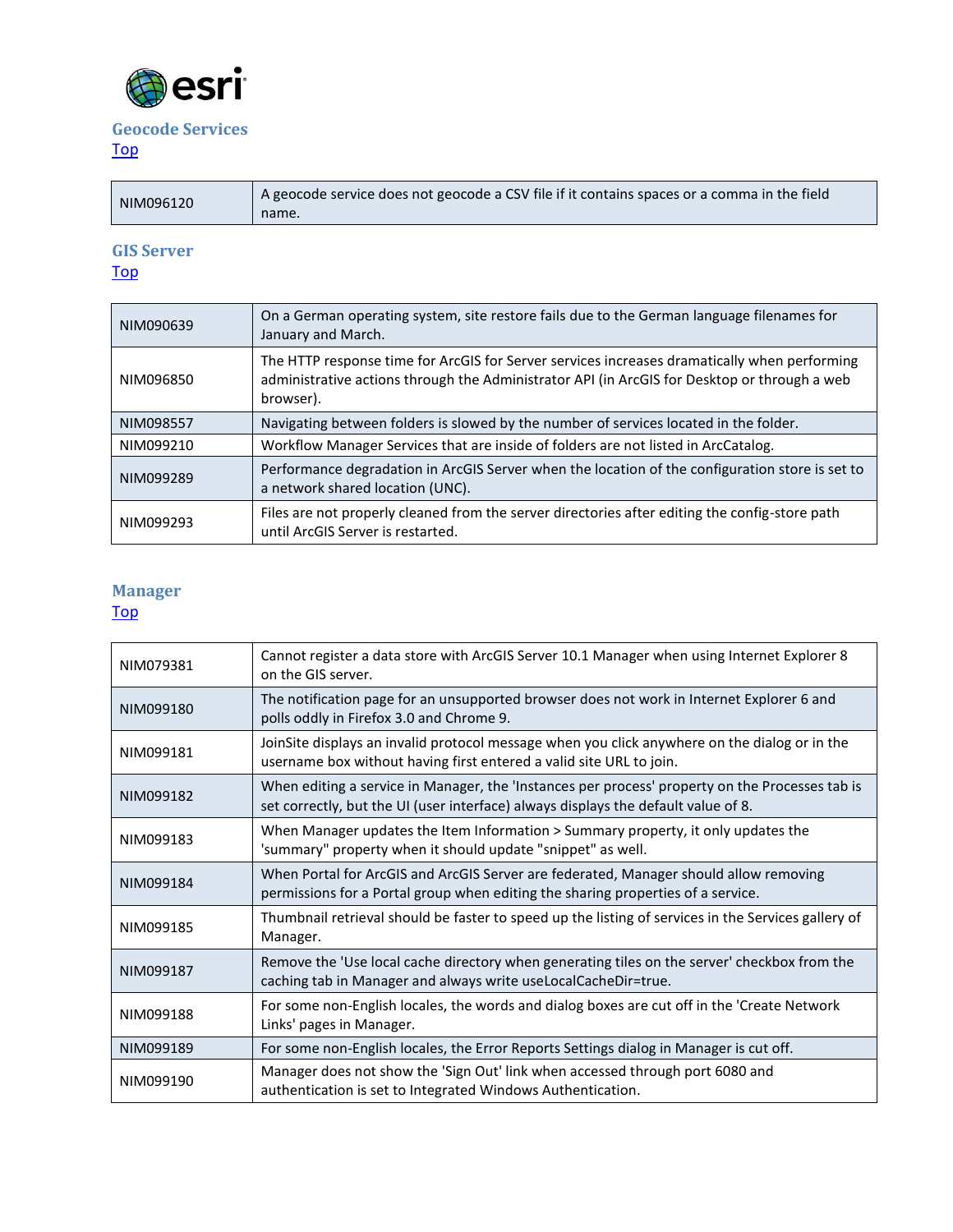

| NIM099191 | For some non-English locales in the Mozilla Firefox browser, selected Search Service properties<br>revert to the default values after browsing service property pages.        |
|-----------|-------------------------------------------------------------------------------------------------------------------------------------------------------------------------------|
| NIM099192 | For Russian locale, the 'Add Directory' window in Manager is cut off.                                                                                                         |
| NIM099193 | After clearing the browser cache or when first opening Manager, changing the number of<br>services per page and saving it causes the Name property to be unchecked.           |
| NIM099194 | For some non-English locales, when editing a service in ArcGIS Server 10.2.1 Manager, the<br>recycleStartTime drop-down list on the Processes tab is excessively long.        |
| NIM099195 | Do not display the 'Build cache automatically when service starts' option in the publishing<br>wizard for map services unless the service definition contains a cache schema. |
| NIM099196 | When viewing custom tiling scheme properties that were defined in Desktop, the<br>AGOL/Bing/Google values will be shown in Manager, instead of the correct custom values.     |
| NIM099197 | Opening the Sharing Properties dialog for a service can cause the dialog to flash and reload<br>multiple times.                                                               |
| NIM099214 | The login page in Manager incorrectly asks for a portal token when the security protocol of the<br>GIS Server has been changed and the Web Adaptor is not re-configured.      |

### <span id="page-8-0"></span>**Map Services** [Top](#page-0-2)

| NIM082679 | The 'displayFieldName' in the output of an identify operation from ArcGIS Rest API 10.1 returns<br>the actual field name instead of the field alias as it did in ArcGIS 10.0.                                                                                    |
|-----------|------------------------------------------------------------------------------------------------------------------------------------------------------------------------------------------------------------------------------------------------------------------|
| NIM086597 | ArcGIS 10.1 REST queries and Identify operations that include the geometry of a polygon using a<br>different spatial reference than the map service return no results unless the input spatial<br>reference (inSR) parameter is used.                            |
| NIM091386 | QueryStatistics fails with "Unable to complete operation" when the feature class in a<br>geodatabase does not have any features in the default version.                                                                                                          |
| NIM092362 | ArcMap 10.2 does not send the height and width of a map service when falling back to REST for<br>an identify request.                                                                                                                                            |
| NIM095755 | A KMZ file created from a REST query does not contain any layers if there is a scale dependency<br>on the map service.                                                                                                                                           |
| NIM096129 | When querying a layer referring to a SDE FeatureClass in a 10.2 map service using more than<br>1,000 ObjectIDs in the ObjectID parameter, and while specifying an output projection different<br>than the service, the output geometry will not be re-projected. |
| NIM096609 | The Identify or Find operation of a REST API Map Service should not trim the surrounding<br>spaces.                                                                                                                                                              |
| NIM096665 | GetFeatureInfo request does not honor a TIME value when the layer being queried is a NetCDF<br>layer. This problem also occurs when attempting to identify a mosaic layer in a map service.                                                                      |
| NIM096674 | The Identify operation on a raster layer does not return the attribute information when clicking<br>on a pixel with no data.                                                                                                                                     |

<span id="page-8-1"></span>**Network Analysis Services** [Top](#page-0-2)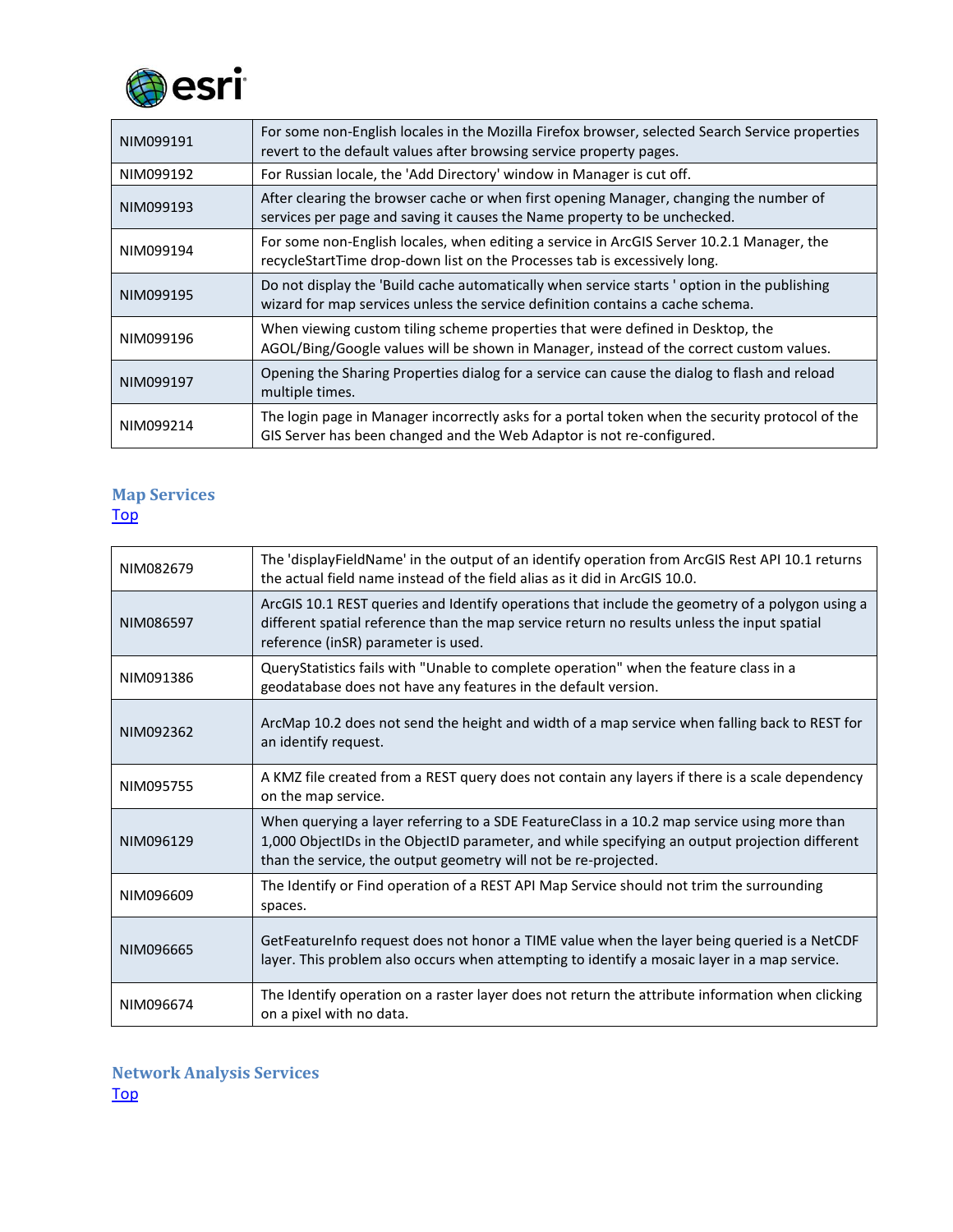

NIM095084 Unable to add an ArcGIS for Server routing service to Find Route when connected to the server as a publisher or administrator.

#### <span id="page-9-0"></span>**Portal** [Top](#page-0-2)

| NIM092896 | Comments entered in the Portal for ArcGIS home application are not displayed correctly in<br>ArcGIS for Desktop 10.2, if they are in a language other than English.                                                                                                                                            |
|-----------|----------------------------------------------------------------------------------------------------------------------------------------------------------------------------------------------------------------------------------------------------------------------------------------------------------------|
| NIM095699 | Unable to add a PKI secured resource as an item in Portal.                                                                                                                                                                                                                                                     |
| NIM095781 | Unable to add a KML file as an item to a PKI secured Portal.                                                                                                                                                                                                                                                   |
| NIM096138 | Unable to upload attachments to a ArcGIS for Server secured feature service registered with<br>Portal for ArcGIS 10.2.                                                                                                                                                                                         |
| NIM096607 | Add support for configuring forward proxy server information in Portal for ArcGIS.                                                                                                                                                                                                                             |
| NIM097127 | Unable to display KML items in the map viewer unless it is shared with everyone.                                                                                                                                                                                                                               |
| NIM098264 | Add documentation to the help for Portal for ArcGIS which outlines that the drag and drop CSV<br>file operation will fail if using addresses and more than 100 of the addresses fail to geocode<br>properly.                                                                                                   |
| NIM099073 | When Portal for ArcGIS is authorized with a perpetual license, the Membership Count table on<br>the 'My Organization' page does not display.                                                                                                                                                                   |
| NIM099206 | Unable to connect from Desktop to a Portal for ArcGIS secured with PKI when the portal has<br>been configured with enableAutomaticAccountCreation = false.                                                                                                                                                     |
| NIM099215 | When securing Portal with Web Tier authentication, allow account registration using an<br>attribute other than the user name that is sent by the Web Server.                                                                                                                                                   |
| NIM099227 | In the Portal home application, the user name dropdown box is distorted in Internet Explorer 8<br>when the name is really long.                                                                                                                                                                                |
| NIM099232 | Point symbols are not displayed for KML in a disconnected environment.                                                                                                                                                                                                                                         |
| NIM099234 | After updating the log directory location in the Portal Administrator, the portal.log does not<br>move until Portal is restarted.                                                                                                                                                                              |
| NIM099235 | Get Directions button on popups does not populate Directions panel when using a composite<br>locator.                                                                                                                                                                                                          |
| NIM099236 | For the user name shown at the top of the Portal home application, show the first portion of<br>the name that is before a space or underscore, or show the second part of the name that is<br>after a comma. Additionally show the full name in a dropdown that appears when clicking the<br>user name button. |
| NIM099238 | The default base maps in Portal map viewer are completely missing if the Portal language is set<br>to Korean.                                                                                                                                                                                                  |
| NIM099239 | When editing a directory in the Portal Administrator, first check to verify the directory exists. If<br>the directory does not exist, show a message stating the directory must first be created.                                                                                                              |
| NIM099251 | Add a topic to the Portal for ArcGIS Help about Configuring a reverse proxy server with your<br>Portal.                                                                                                                                                                                                        |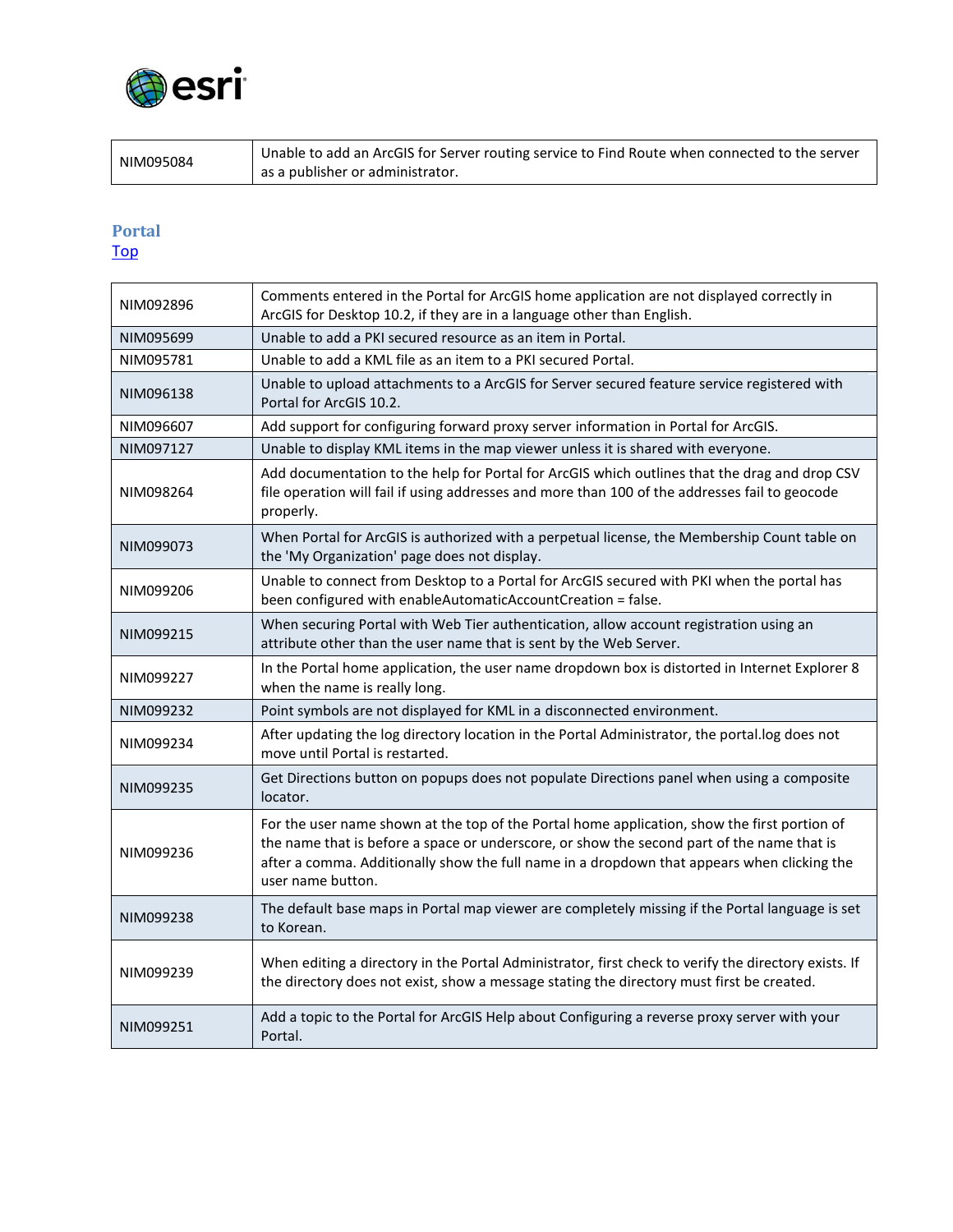

# <span id="page-10-0"></span>**Printing Services**

## [Top](#page-0-2)

| NIM097427 | The Printing Tools service does not print complicated patterns of the WebTiled Layer when<br>printing a web map in ArcGIS Online. |
|-----------|-----------------------------------------------------------------------------------------------------------------------------------|
| NIM098194 | When both height and width are provided, the printing service should use "height" as the size<br>of a PictureMarkerSymbol.        |

## <span id="page-10-1"></span>**Rest API**

[Top](#page-0-2)

| NIM099295<br>services from the HTML view of the Services Directory. |  | Add an option into ArcGIS Server to allow ArcGIS Server administrators to hide particular |
|---------------------------------------------------------------------|--|-------------------------------------------------------------------------------------------|
|---------------------------------------------------------------------|--|-------------------------------------------------------------------------------------------|

### <span id="page-10-2"></span>**Security** [Top](#page-0-2)

| NIM095854 | Cannot enable SSL on ArcGIS Server if the path to the configuration store contains spaces.                                                                                                                                                            |
|-----------|-------------------------------------------------------------------------------------------------------------------------------------------------------------------------------------------------------------------------------------------------------|
| NIM097076 | Update the tutorial "Enabling SSL using a new CA-signed certificate" to indicate that a user may<br>request either a Base 64 or DER encoded certificate.                                                                                              |
| NIM098179 | Publishing fails when connected to ArcGIS for Server on port 6080 or 6443 when the server is<br>configured to use Web Tier authentication.                                                                                                            |
| NIM099250 | In the topic "Importing a certificate into the portal", correct the "keyalias" parameter to<br>"keyAlias". The parameter name must be specified in the correct case or it will be ignored and<br>the user specified SSL certificate will not be used. |
| NIM099288 | When connecting to an external LDAP identity store, starting the ArcGIS Server creates too<br>many (approximately 50) connections to the LDAP server.                                                                                                 |
| NIM099290 | Adding users and roles into ArcGIS Server's user and role store fails after editing the config-<br>store path until ArcGIS Server is restarted.                                                                                                       |

### <span id="page-10-3"></span>**Web Adaptor**  [Top](#page-0-2)

| NIM099252 | Adding additional machines to an ArcGIS Server site fronted by the ArcGIS Web Adaptor<br>severely decreases throughput of cache tile consumption.                                                                                        |
|-----------|------------------------------------------------------------------------------------------------------------------------------------------------------------------------------------------------------------------------------------------|
| NIM099253 | When ArcGIS Server's security is updated, automatically update the configuration of the ArcGIS<br>Web Adaptor. Before this fix, any update to ArcGIS Server's security required a manual re-<br>configuration of the ArcGIS Web Adaptor. |
| NIM099281 | A significant decrease in throughput occurs when requesting cached tiles through the ArcGIS<br>Web Adaptor (IIS).                                                                                                                        |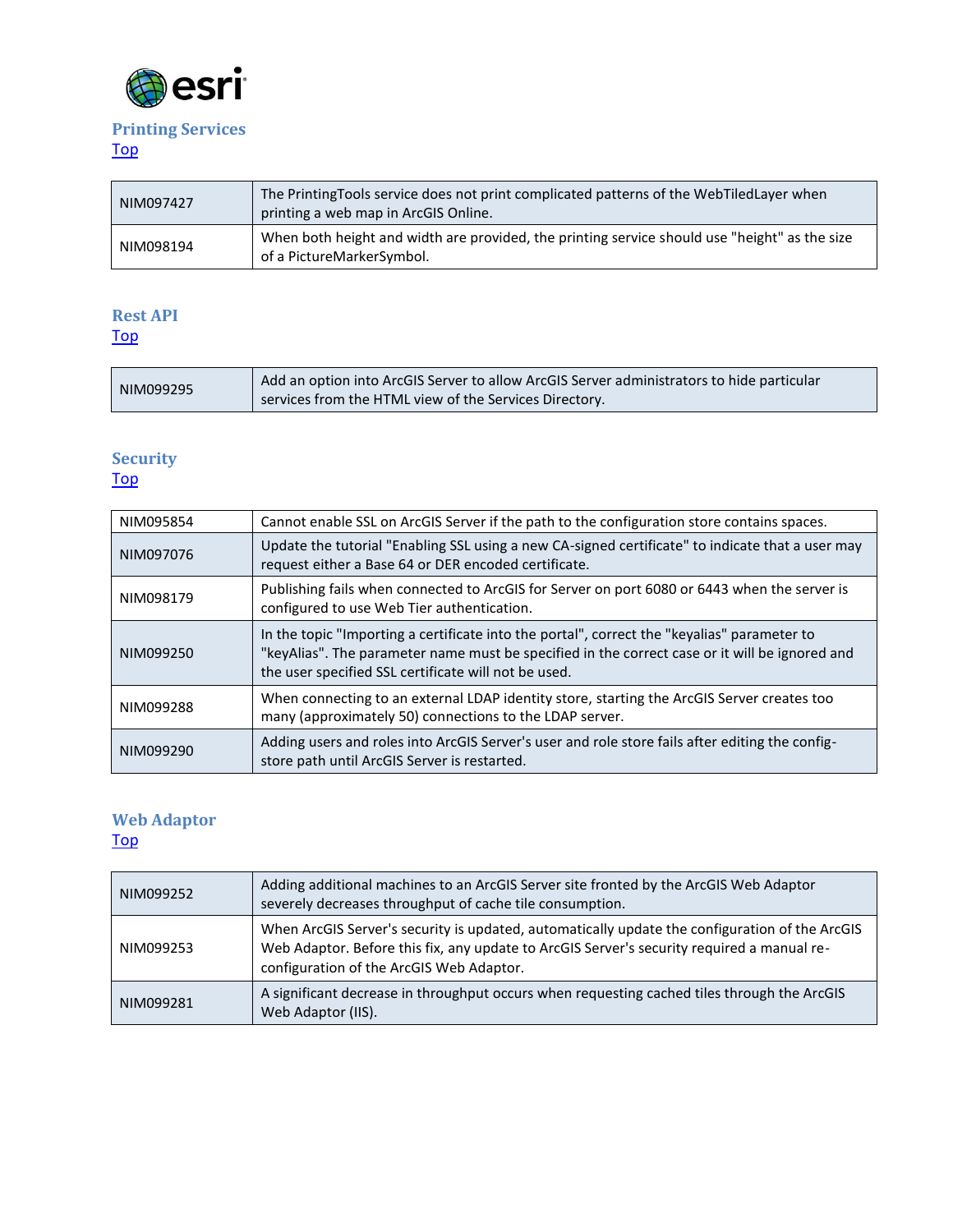

## <span id="page-11-0"></span>**ArcGIS Data Reviewer for Desktop** [Top](#page-0-2)

| NIM097292 | The Browse Features tool displays the error, "This feature has been deleted", when browsing<br>selected records results with an image service loaded in ArcMap Table of Contents.                                                              |
|-----------|------------------------------------------------------------------------------------------------------------------------------------------------------------------------------------------------------------------------------------------------|
| TFS52659  | The Data Reviewer custom steps for Workflow Manager fail with the error, "An error occurred<br>while trying to execute this step. Error: Unable to get Data Reviewer license", when executing<br>custom steps with a Standard Desktop license. |
| TFS43493  | The Topology Rules Check does not honor definition query and selection set options when it is run<br>through a batch job.                                                                                                                      |

## <span id="page-11-1"></span>**ArcGIS Data Reviewer for Server**

#### [Top](#page-0-2)

| TFS55065 | In storing the Reviewer workspace in a geodatabase, in the Oracle guide book a correction has<br>been made to the 'Granting privileges to the Reviewer workspace components in Oracle' topic.                        |
|----------|----------------------------------------------------------------------------------------------------------------------------------------------------------------------------------------------------------------------|
| TFS39067 | In ArcGIS REST API, the editJob REST operation is not changing the analysis area, Production<br>workspace and maximum number of executions for existing scheduled jobs.                                              |
| TFS52571 | The Valency Check returns the error, "Failed to execute the following SQLite command: CREATE<br>TABLE AllSame As SELECT * FROM", when multiple Valency Check configurations are executed<br>from the same batch job. |

## <span id="page-11-2"></span>**ArcGIS Workflow Manager for Desktop**

[Top](#page-0-2)

| TFS29868 | Unable to delete an extended property table if the job type the table is linked with is deleted.                                  |
|----------|-----------------------------------------------------------------------------------------------------------------------------------|
| TFS19582 | Changes made to the job properties in a step are not immediately reflected in the workflow.                                       |
| TFS30731 | The End Date is not populated when the last step in a workflow is a custom step and the Proceed<br>to Next check box is selected. |
| TFS28704 | The ExecuteGP command cannot execute a tool which requires an extension license from the<br>WMX Client application.               |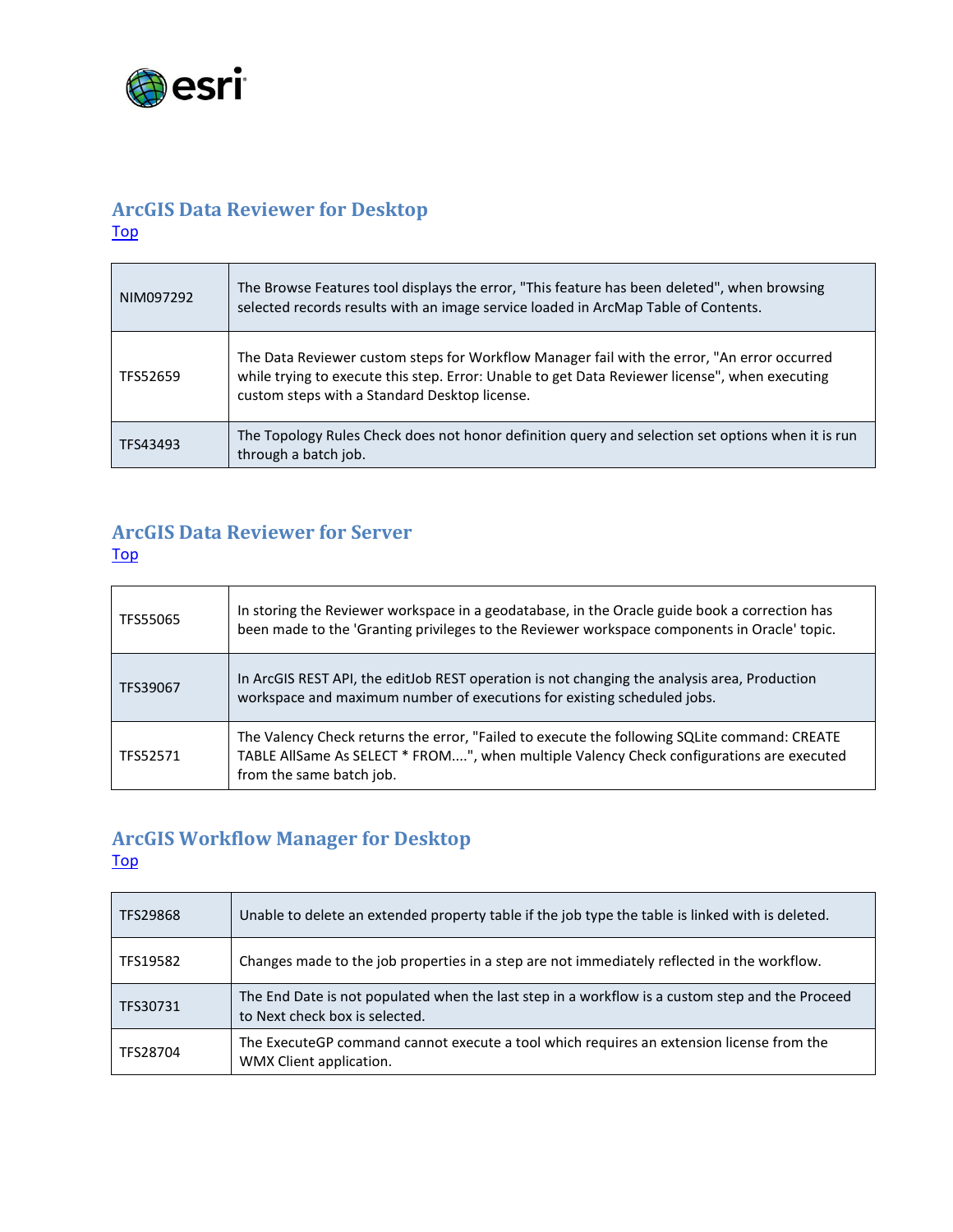

| TFS29533       | The Geographic Datasets Type extended properties dialog displays an empty drop-down list.                                     |
|----------------|-------------------------------------------------------------------------------------------------------------------------------|
| TFS31040       | Improve performance when opening the application, creating jobs and executing workflows.                                      |
| TFS30809       | An invalid JXL is created when using the 'Disconnected' option in the Manage Replication dialog<br>box in WMX Administrator.  |
| TFS31884       | An object reference error occurs when picking a Data Interoperability geoprocessing tool.                                     |
| TFS30772       | When publishing a Workflow service, 'low isolation' is not populating correctly.                                              |
| TFS30770       | When publishing a Workflow service, the 'periodic check' option is always on.                                                 |
| <b>TFS1684</b> | Records are not removed from all tables when creating or editing a workflow, or when clicking the<br>Cancel button.           |
| TFS30775       | Remove the 'Startup Type' and 'Startup Timeout' options unique to Workflow services.                                          |
| <b>TFS225</b>  | Replication must update fully qualified names for queries and reports.                                                        |
| TFS31769       | Sending a job type must send only the extended property tables that are configured on the job<br>type.                        |
| TFS31899       | The Spatial Notification Service is not starting in ArcGIS 10.2.2.                                                            |
| TFS15302       | The status is still updated if auto-status assignment is turned off, but the step status assignment is<br>left on.            |
| TFS29277       | The Step Percent Complete may be set to 0 in certain scenarios.                                                               |
| TFS15702       | Trailing space in an argument string causes arguments to not parse correctly.                                                 |
| TFS30904       | The Turkish Language Pack returns a license error on a Turkish language machine even though<br>correct license is being used. |
| TFS29990       | Update the WMX geoprocessing tool documentation.                                                                              |
| TFS16007       | Users are unable to import large JXL files using the 'Custom JXL file' option in the post-install.                            |
| TFS15527       | The Verify button on the report builder SQL view requires the JTX JOBS table to be part of the<br>query.                      |
| TFS31659       | A Workflow Error occurs when a custom notifier is configured but is not present on a machine.                                 |
| TFS31627       | The Workflow panel Status and Percent Complete do not get updated after "Mark Step as<br>Complete".                           |
| TFS30771       | Workflow Services do not show up under folders in the Catalog.                                                                |
| TFS14916       | Double-clicking the scroll down bar opens the step type properties.                                                           |
| TFS30973       | The Workflow Manager extension lacks a description in the ArcMap and ArcCatalog extensions<br>dialog box.                     |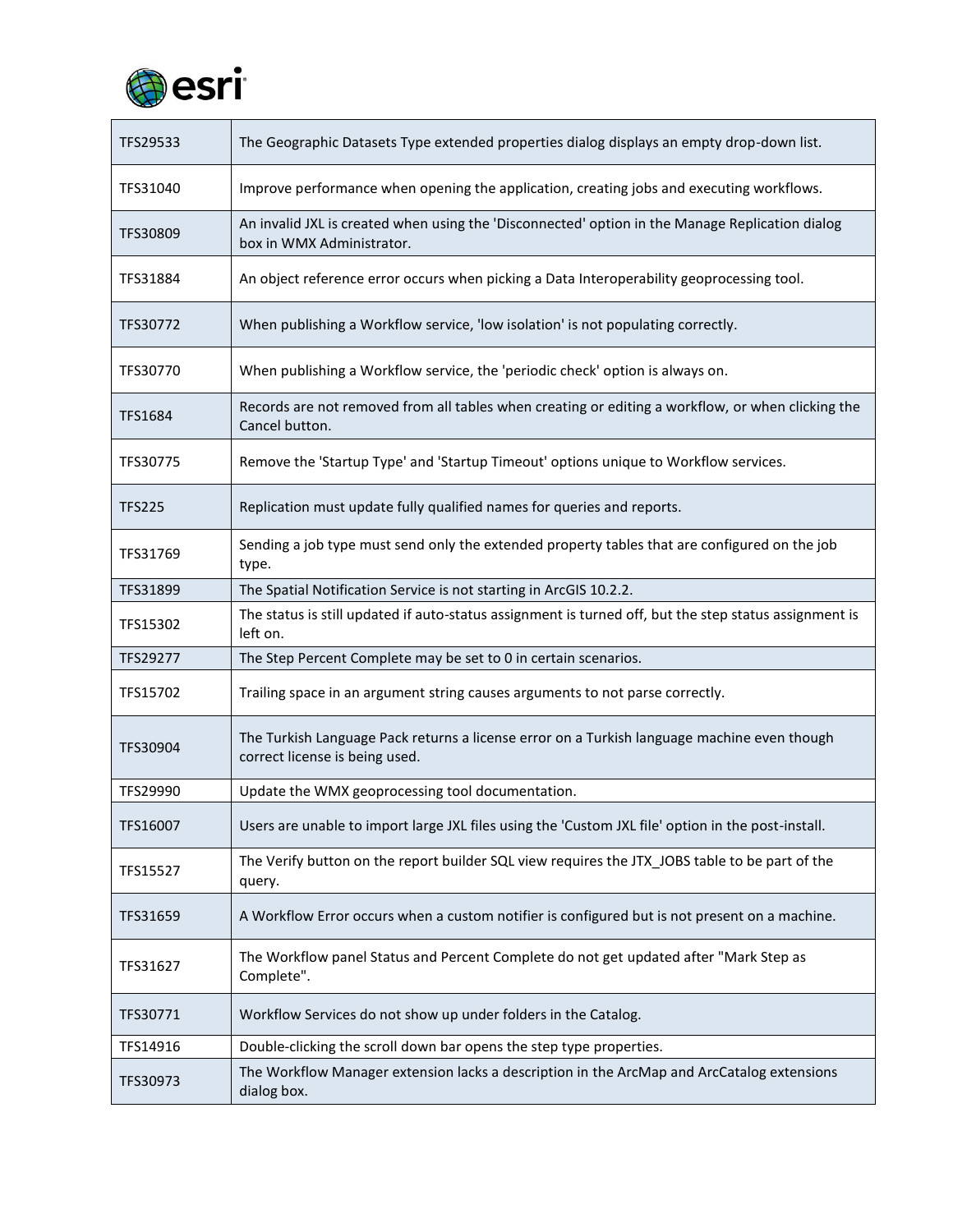

m.

TFS14379 The Stylesheet drop-down arrow must be disabled when users select 'Current'.

## <span id="page-13-0"></span>**ArcGIS Workflow Manager for Server** [Top](#page-0-2)

| TFS17227 | Adding URL attachments via ArcGIS for Server does not log the 'AddAttachment' activity.                                         |
|----------|---------------------------------------------------------------------------------------------------------------------------------|
| TFS31660 | In ArcGIS for Server, a Russian workflow image does not show step names.                                                        |
| TFS21423 | Do not allow an asterisk $(*)$ in the username.                                                                                 |
| TFS16890 | An error occurs when executing a workflow step that does not have a proper path.                                                |
| TFS30708 | When creating a job, ArcGIS REST API treats 0 as null in priorities of a job.                                                   |
| TFS29385 | With REST API, ArcGIS for Server allows a user with insufficient privileges to do a number of<br>operations on the web.         |
| TFS18993 | Workflow Manager Server does not return the correct version with the Create Version step set to<br>autoexecute in the workflow. |
| TFS17227 | Adding URL attachments via ArcGIS for Server does not log the 'AddAttachment' activity.                                         |

## <span id="page-13-1"></span>**ArcGIS Workflow Manager Web Applications [Top](#page-0-2)**

| TFS25081 | Unable to add or download file attachments in the JavaScript viewer.                                   |
|----------|--------------------------------------------------------------------------------------------------------|
| TFS31041 | In ArcGIS Viewer for Flex, the priority values are not sorted according to their numeric value.        |
| TFS30648 | JavaScript viewer uses the DefaultUser instead of the Windows Authenticated user for REST<br>requests. |

## <span id="page-13-2"></span>**GeoEvent Processor for Server** [Top](#page-0-2)

T

| TFS25166 | The Field Enricher (Feature Service) Processor is updated to use 'Geometry' instead of 'Shape' to<br>reference a feature geometry for enrichment. |
|----------|---------------------------------------------------------------------------------------------------------------------------------------------------|
|----------|---------------------------------------------------------------------------------------------------------------------------------------------------|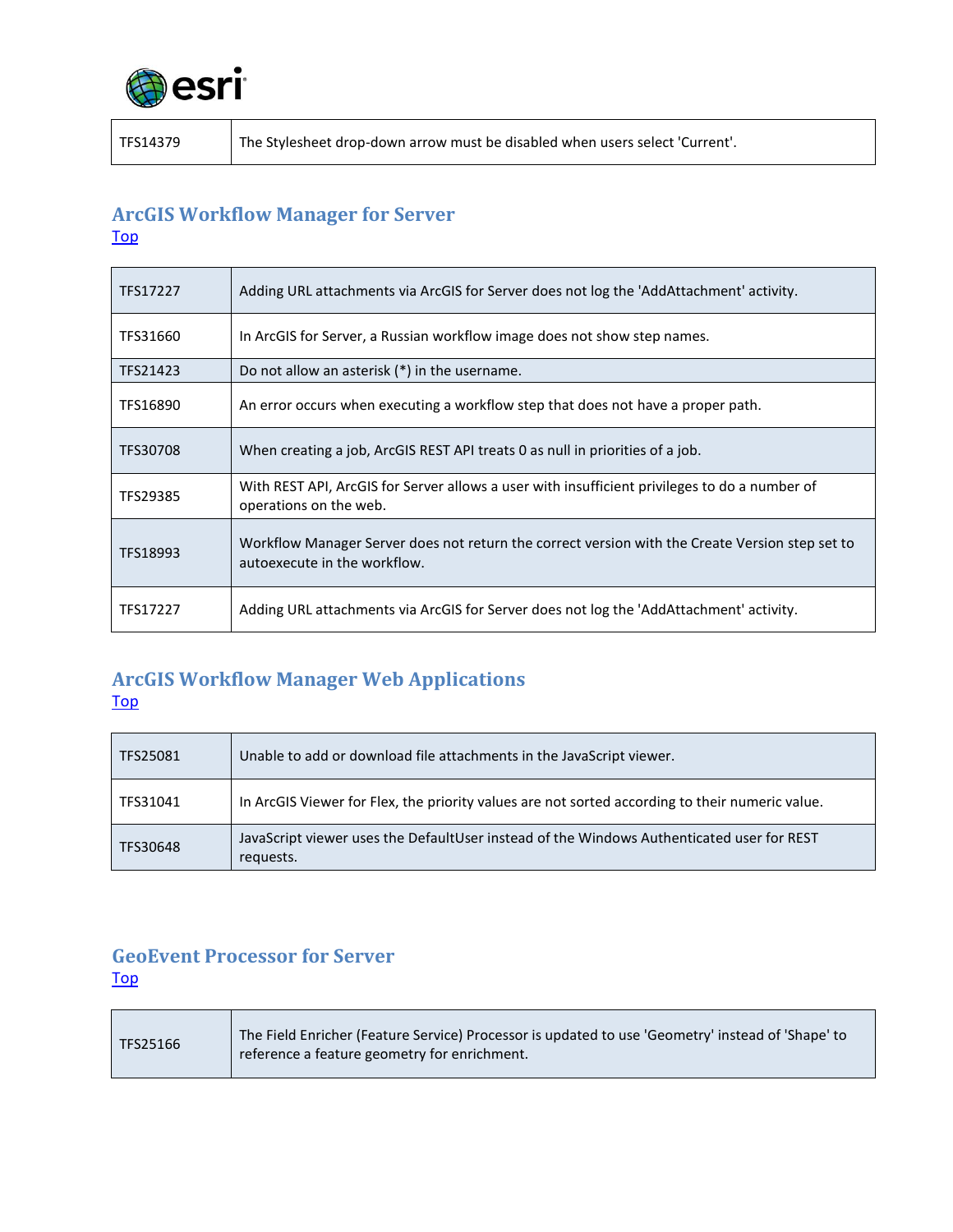

| TFS25287        | In the GeoEvent Processor Monitor page, maximum and minimum rate thresholds on a GeoEvent<br>Service are now preserved when publishing updates to a GeoEvent Service. Previously, they were<br>reset to 0/0. |
|-----------------|--------------------------------------------------------------------------------------------------------------------------------------------------------------------------------------------------------------|
| TFS25322        | Adapters that parse dates are now properly parse 2-digit date values in the United States (US)<br>locale.                                                                                                    |
| TFS25328        | The Feature JSON adapter (inbound) are now properly handles the 'CustomDateFormat' property.                                                                                                                 |
| TFS25961        | The Field Enricher (Feature Service) Processor enrichment fields are now presented as a multi-<br>select combo box.                                                                                          |
| TFS25964        | The Add Local Processor button is fixed so that it now adds a processor developed using the<br>GeoEvent Processor SDK samples.                                                                               |
| TFS26063        | The TCP Transport (outbound) has been improved to properly close connections after clients<br>disconnect.                                                                                                    |
| TFS26774        | Geofence sync rules now query by 'last updated' field, and provides a performance improvement<br>on synchronization when there are a large number of Geofences.                                              |
| <b>TFS26877</b> | The Feature JSON adapter (inbound) now properly sets an owner when generating new GeoEvent<br>Definitions.                                                                                                   |
| TFS27118        | GeoEvent Definitions must be editable when they have multiple nested GeoEvent Definitions of<br>type group (Internet Explorer 9 specific issue).                                                             |
| TFS27175        | Importing GeoFences now gracefully handles GeoFences that have an identifier (category or name)<br>with no value.                                                                                            |
| TFS27782        | Receive Features on a REST endpoint Input Connector can now accept JSON containing multiple<br>features.                                                                                                     |
| TFS27785        | Receive Features on a REST endpoint Input Connector now properly handles provided spatial<br>references.                                                                                                     |
| TFS28492        | Update a Feature Output Connector is improved to handle field attribute values of 'null'.                                                                                                                    |
| TFS28885        | Processors are now allowed to be leaf nodes in a GeoEvent Service.                                                                                                                                           |
| TFS29151        | When elements in a GeoEvent Service are selected, arrow keys must move them.                                                                                                                                 |
| TFS29845        | Inputs and outputs have been updated to validate dependencies on external data stores (for<br>example, an output that references a bad feature service moves to a 'Stopped' status).                         |
| TFS29849        | Improve the workflow of creating a GeoEvent Definition when group fields are present.                                                                                                                        |
| TFS29613        | Users must be able to apply tags to cardinal/group fields of the GeoEvent Definition and use them<br>in the filter expressions.                                                                              |
| TFS29915        | Adapters have been refactored to reuse the auto field type conversion mechanism built into the<br>Field Calculator and the Field Mapper Processor.                                                           |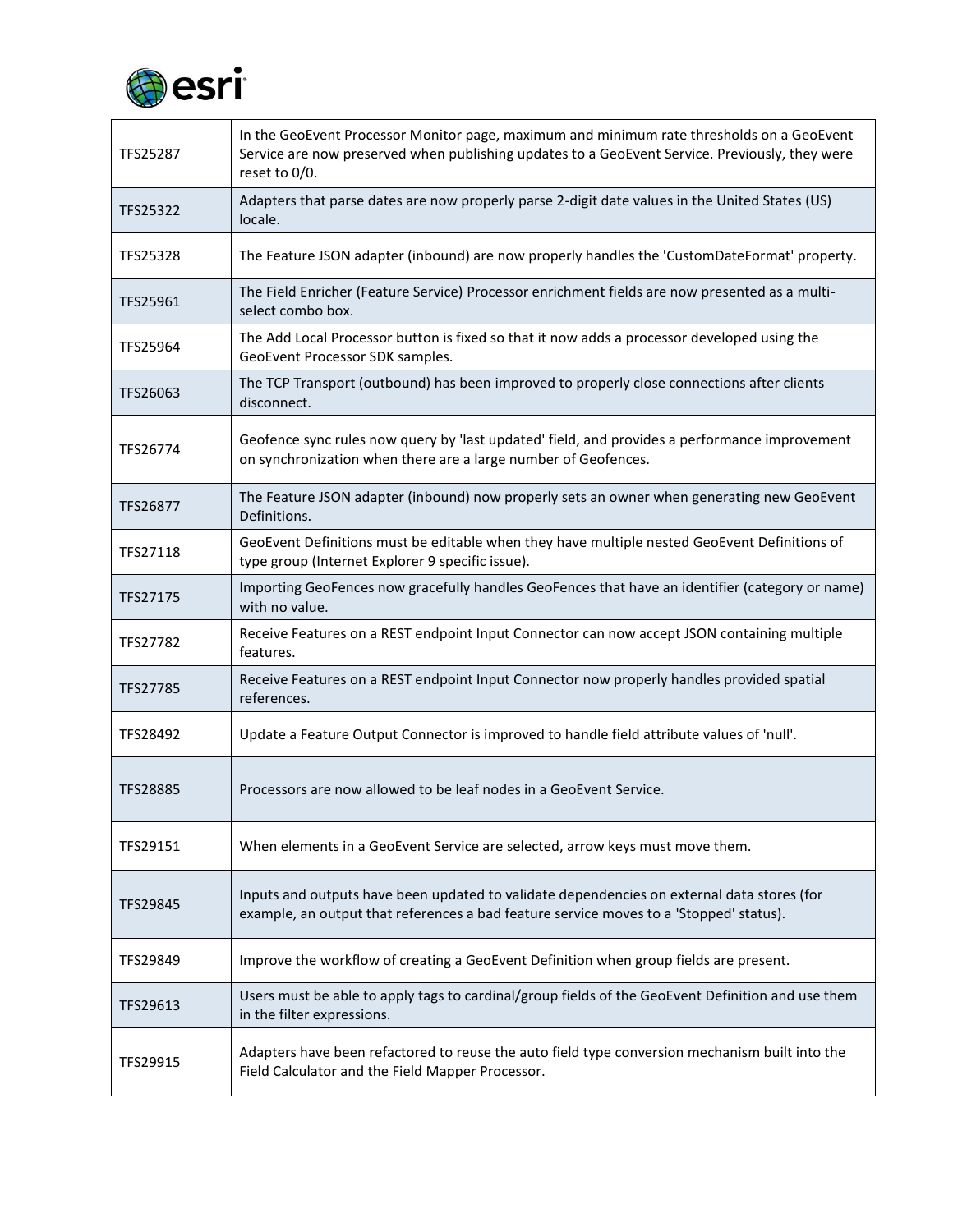

| TFS30043  | Established an 'info' endpoint on the REST Services and REST Admin API to allow developers to get<br>information about GeoEvent Processor.                                               |
|-----------|------------------------------------------------------------------------------------------------------------------------------------------------------------------------------------------|
| TFS30047  | The generic JSON adapter (inbound) ExistingGeoEventDefinitionName error has been corrected.                                                                                              |
| TFS30174  | The import configuration error messaging has improved when errors are encountered during an<br>import.                                                                                   |
| TFS30515  | When editing a GeoEvent Service, allow elements (filters and processors) and groups of elements<br>to be copied and pasted using Ctrl-C, Ctrl-V and right-click.                         |
| TFS30516  | When editing a GeoEvent Service, warn a user when they are leaving the GeoEvent Service page<br>with uncommitted changes.                                                                |
| TFS30821  | The Text Adapter (inbound) description is now updated to use 'Attribute Separator' instead of<br>'Field Separator'.                                                                      |
| TFS30864  | The generic JSON adapter (inbound) now properly handles nested lists.                                                                                                                    |
| TFS30865  | The generic JSON adapter (inbound) is now improved to better handle UTF-8 characters.                                                                                                    |
| TFS30890  | Allow the configuration of token validity lengths to be configurable in GeoEvent Processor<br>Manager. This allows prolonging the GeoEvent Processor Manager auto-logout timeout period. |
| TFS30892  | Editing GeoEvent Definitions should not bounce a user back to the main GeoEvent Definition page<br>when clicking the 'Group' icon (Internet Explorer 9 specific issue).                  |
| TFS30917  | The 'New' and 'Existing' GeoEvent Definition 'Name' properties on the Generic JSON/Text Adapters<br>are now updated.                                                                     |
| TFS31896  | Implement 'Geometry' for the new field selection in the Field Calculator Processor.                                                                                                      |
| TFS31996  | The Receive JSON on a REST endpoint Input Connector must set the 'Acceptable MIME Types<br>(Server Mode)' property default value to 'application/json'.                                  |
| TFS32186  | The 'addMins(Date d, int minutes') method in the 'DateUtil' class returns unexpected results when<br>the 'int minutes' is larger than 36166 or smaller than -36166.                      |
| NIM097508 | GeoEvent Processor automatically assigns the same tag value to all fields which have the same<br>name in a GeoEvent Definition.                                                          |
| NIM098005 | GeoEvent Processor does not recognize events coming from a related table using the 'Poll an<br>ArcGIS Server for features' Input Connector.                                              |
| TFX10000  | The HTTP Transport descriptions are now improved to provide more meaningful information such<br>as the URL endpoints.                                                                    |

<span id="page-15-0"></span>**GeoEvent Processor SDK** [Top](#page-0-2)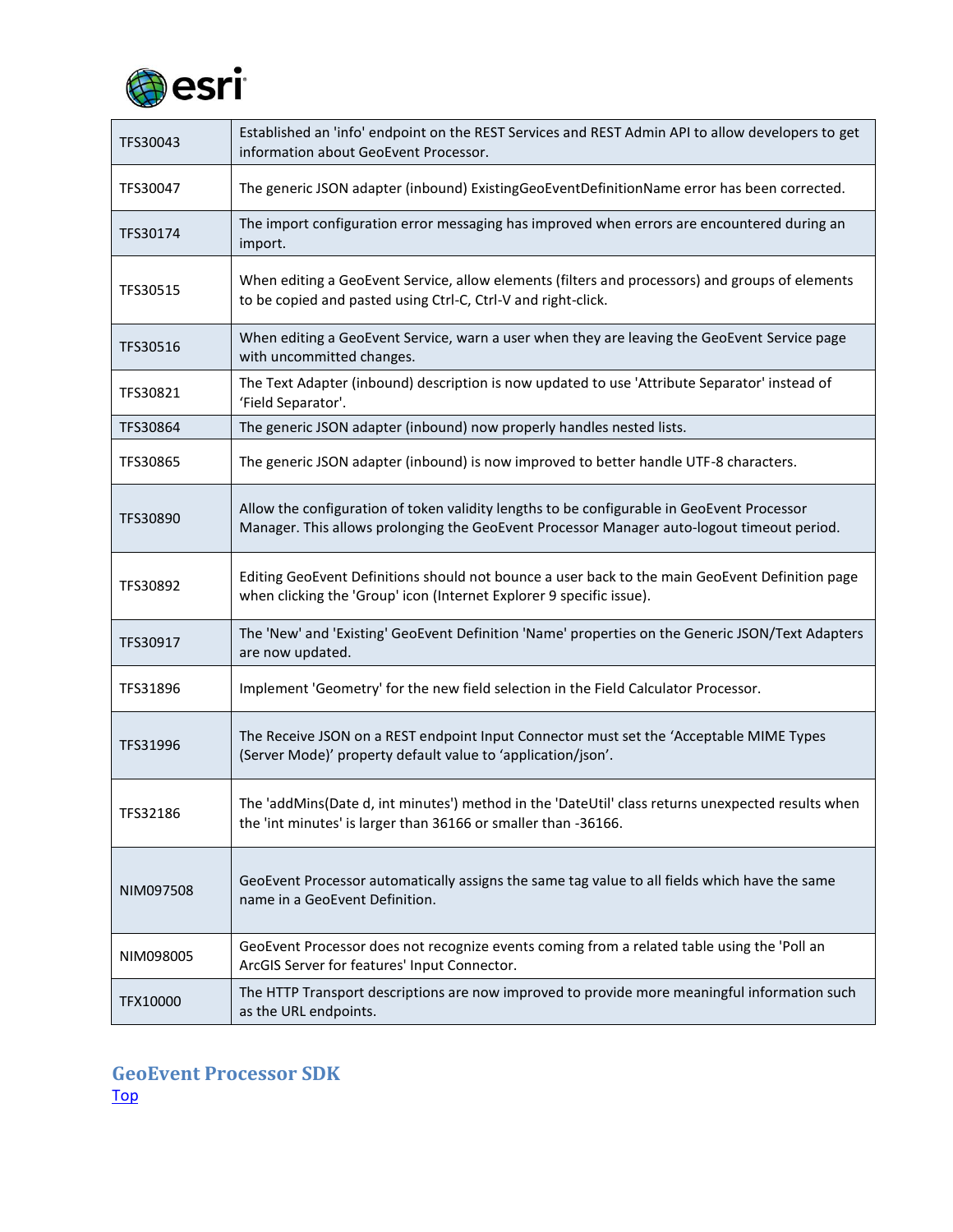

| TFS25189 | When using 'GetField' with a geometry field, the return type is now a proper geometry object.<br>Previously, it was a JSON string representation of the geometry.       |
|----------|-------------------------------------------------------------------------------------------------------------------------------------------------------------------------|
| TFS30064 | GeoEvent Services with custom processors now start automatically when the GeoEvent Processor<br>restarts. Previously, they were stopped and had to be started manually. |

# **ArcSDE**

[Top](#page-0-2)

| NIM088143 | Joining a versioned feature class to a table not registered with the geodatabase causes ArcMap to<br>crash.                                                                                                                                   |
|-----------|-----------------------------------------------------------------------------------------------------------------------------------------------------------------------------------------------------------------------------------------------|
| NIM089510 | Inconsistent results occur with the st_astext_f query on polygons that contain more than 292<br>vertices.                                                                                                                                     |
| NIM094676 | The spatial index is incorrectly computed for large mosaic datasets.                                                                                                                                                                          |
| NIM096444 | An SDE large object (SDELOB) feature class with a join to another table fails during an export with<br>the following error: "ORA-25156: old style outer join (+) cannot be used with ANSI joins."                                             |
| NIM096012 | Copy and Paste of some raster datasets fail.                                                                                                                                                                                                  |
| NIM096002 | Mosaic datasets load but cannot be previewed or queried.                                                                                                                                                                                      |
| NIM091168 | An attempt to edit a polygon returns the following error: "Unable to save edits."                                                                                                                                                             |
| NIM095648 | Assigning NOT NULL to a new field on an empty feature class in the SQL Server fails with an error.                                                                                                                                            |
| NIM096361 | Create replica errors occur using feature services published from Oracle geodatabases when there<br>are large attachments.                                                                                                                    |
| NIM093764 | REST spatial query performed on a query layer of SDO_Geometry data based on input polygon<br>geometry returns records outside the extent.                                                                                                     |
| NIM095988 | Editing data that was upgraded from ArcSDE 9.3 to ArcSDE 10.1 returns the error, "ORA-20085:<br>Insert Spatial Reference SRID 2274 does not match dataowner.A833.SHAPE registered Spatial<br>Reference SRID 3."                               |
| NIM096375 | Deadlocks are encountered on the SQL Server when running offline map editing, replica creation,<br>and sync operations under load.                                                                                                            |
| NIM095161 | The geographic transformation SWEREF99 To RT90 (WKID 108212) has incorrect signs for the<br>transformation parameters.                                                                                                                        |
| NIM095274 | When adding a feature to an existing feature class containing a text field with a length of 4000, or<br>creating a new feature class with a 4000 character text field, an "Invalid precision value" error is<br>returned.                     |
| NIM096611 | ArcGIS executes an excessive amount of GDM 6 queries to the sde.table registry when editing<br>attributes of SDELOB versioned data, including queries to corresponding A and D tables that do not<br>exist as rows in the sde.table registry. |